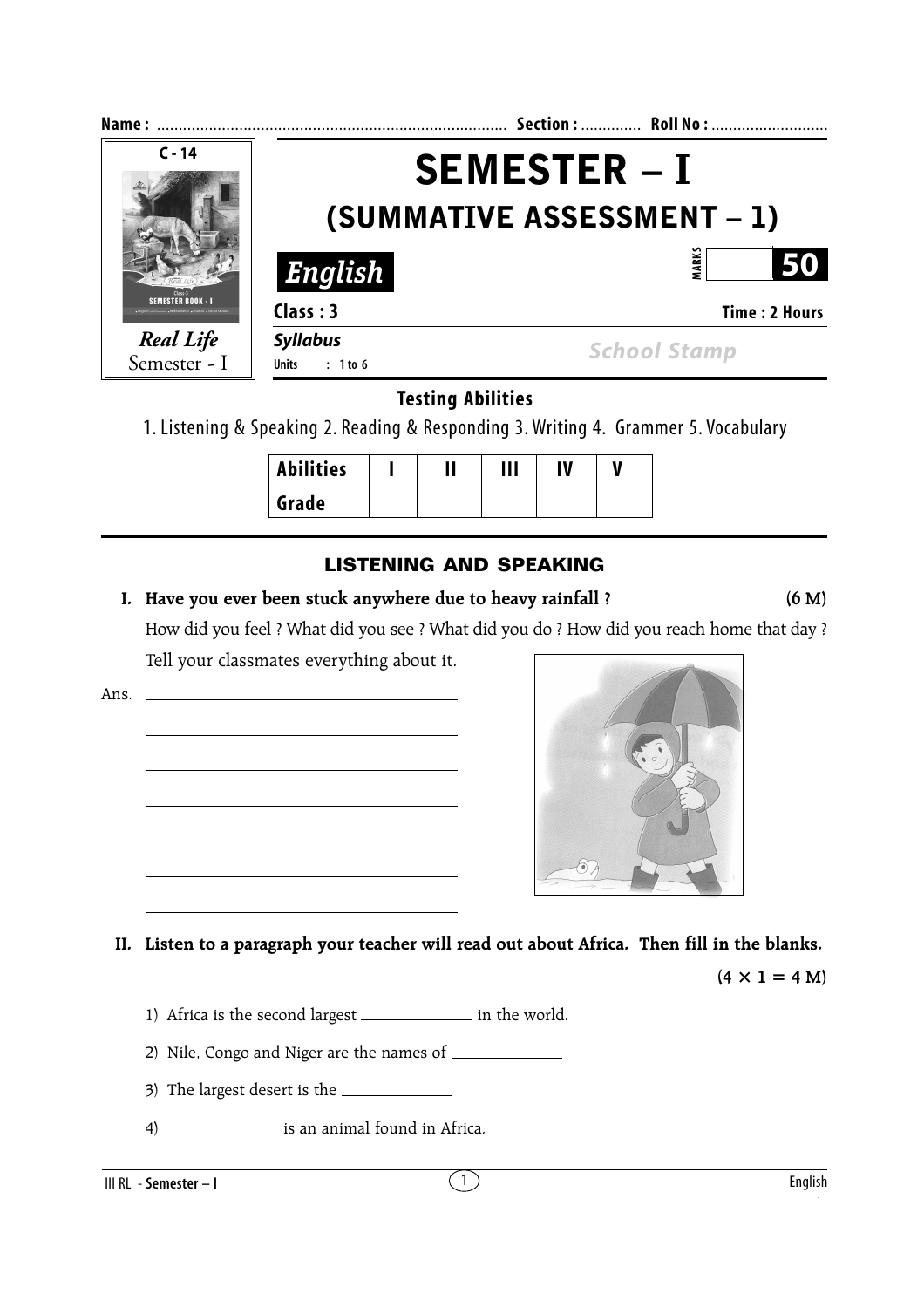## **READING & RESPONDING**

| 1) What message did the landlord give to Sven?<br>Ans. $\overline{\phantom{a}}$<br>2) What happened during the year when it did not rain?<br>3) How did it become possible for a child to ring the bell ?<br>Ans. $\overline{\phantom{a}}$ |                                                                                                                                                                                                                                                                                                                                                                                                                                                                                                                                                                                                                                                                                                                                                                                                                                                                                                                                            |
|--------------------------------------------------------------------------------------------------------------------------------------------------------------------------------------------------------------------------------------------|--------------------------------------------------------------------------------------------------------------------------------------------------------------------------------------------------------------------------------------------------------------------------------------------------------------------------------------------------------------------------------------------------------------------------------------------------------------------------------------------------------------------------------------------------------------------------------------------------------------------------------------------------------------------------------------------------------------------------------------------------------------------------------------------------------------------------------------------------------------------------------------------------------------------------------------------|
|                                                                                                                                                                                                                                            |                                                                                                                                                                                                                                                                                                                                                                                                                                                                                                                                                                                                                                                                                                                                                                                                                                                                                                                                            |
|                                                                                                                                                                                                                                            |                                                                                                                                                                                                                                                                                                                                                                                                                                                                                                                                                                                                                                                                                                                                                                                                                                                                                                                                            |
|                                                                                                                                                                                                                                            |                                                                                                                                                                                                                                                                                                                                                                                                                                                                                                                                                                                                                                                                                                                                                                                                                                                                                                                                            |
|                                                                                                                                                                                                                                            |                                                                                                                                                                                                                                                                                                                                                                                                                                                                                                                                                                                                                                                                                                                                                                                                                                                                                                                                            |
|                                                                                                                                                                                                                                            |                                                                                                                                                                                                                                                                                                                                                                                                                                                                                                                                                                                                                                                                                                                                                                                                                                                                                                                                            |
| 4) Why do Mr. Shelby's children love Uncle Tom?                                                                                                                                                                                            |                                                                                                                                                                                                                                                                                                                                                                                                                                                                                                                                                                                                                                                                                                                                                                                                                                                                                                                                            |
|                                                                                                                                                                                                                                            |                                                                                                                                                                                                                                                                                                                                                                                                                                                                                                                                                                                                                                                                                                                                                                                                                                                                                                                                            |
|                                                                                                                                                                                                                                            |                                                                                                                                                                                                                                                                                                                                                                                                                                                                                                                                                                                                                                                                                                                                                                                                                                                                                                                                            |
|                                                                                                                                                                                                                                            | $(5 \times 1 = 5 M)$                                                                                                                                                                                                                                                                                                                                                                                                                                                                                                                                                                                                                                                                                                                                                                                                                                                                                                                       |
|                                                                                                                                                                                                                                            |                                                                                                                                                                                                                                                                                                                                                                                                                                                                                                                                                                                                                                                                                                                                                                                                                                                                                                                                            |
|                                                                                                                                                                                                                                            |                                                                                                                                                                                                                                                                                                                                                                                                                                                                                                                                                                                                                                                                                                                                                                                                                                                                                                                                            |
|                                                                                                                                                                                                                                            |                                                                                                                                                                                                                                                                                                                                                                                                                                                                                                                                                                                                                                                                                                                                                                                                                                                                                                                                            |
|                                                                                                                                                                                                                                            |                                                                                                                                                                                                                                                                                                                                                                                                                                                                                                                                                                                                                                                                                                                                                                                                                                                                                                                                            |
|                                                                                                                                                                                                                                            |                                                                                                                                                                                                                                                                                                                                                                                                                                                                                                                                                                                                                                                                                                                                                                                                                                                                                                                                            |
|                                                                                                                                                                                                                                            |                                                                                                                                                                                                                                                                                                                                                                                                                                                                                                                                                                                                                                                                                                                                                                                                                                                                                                                                            |
|                                                                                                                                                                                                                                            |                                                                                                                                                                                                                                                                                                                                                                                                                                                                                                                                                                                                                                                                                                                                                                                                                                                                                                                                            |
|                                                                                                                                                                                                                                            |                                                                                                                                                                                                                                                                                                                                                                                                                                                                                                                                                                                                                                                                                                                                                                                                                                                                                                                                            |
|                                                                                                                                                                                                                                            |                                                                                                                                                                                                                                                                                                                                                                                                                                                                                                                                                                                                                                                                                                                                                                                                                                                                                                                                            |
| <b>WRITING</b>                                                                                                                                                                                                                             |                                                                                                                                                                                                                                                                                                                                                                                                                                                                                                                                                                                                                                                                                                                                                                                                                                                                                                                                            |
|                                                                                                                                                                                                                                            | (5 M)                                                                                                                                                                                                                                                                                                                                                                                                                                                                                                                                                                                                                                                                                                                                                                                                                                                                                                                                      |
|                                                                                                                                                                                                                                            | Ans. $\overline{\phantom{a}}$<br>5) Why does George come to Uncle Tom's cabin and what does Aunt Chloe give him to eat?<br>II. Answer the following questions.<br>1) How did the king explain the plan to his people ?<br>Ans. <u>The contract of the contract of the contract of the contract of the contract of the contract of the contract of the contract of the contract of the contract of the contract of the contract of the contract of the cont</u><br>2) What did the little rabbit tell the elephant king and why?<br>Ans. $\overline{\phantom{a}}$<br>3) What plan did Jorgen come up with ?<br>Ans.<br>4) What message did the landlord give to Sven?<br>Ans.<br>5) What did the wright brothers do on 14th December 1903?<br>Ans.<br>I. 1. Have you ever visited an airport ? If you have, write a few lines to describe the airport.<br>If you have not, write a few sentences on what you think an airport will be like. |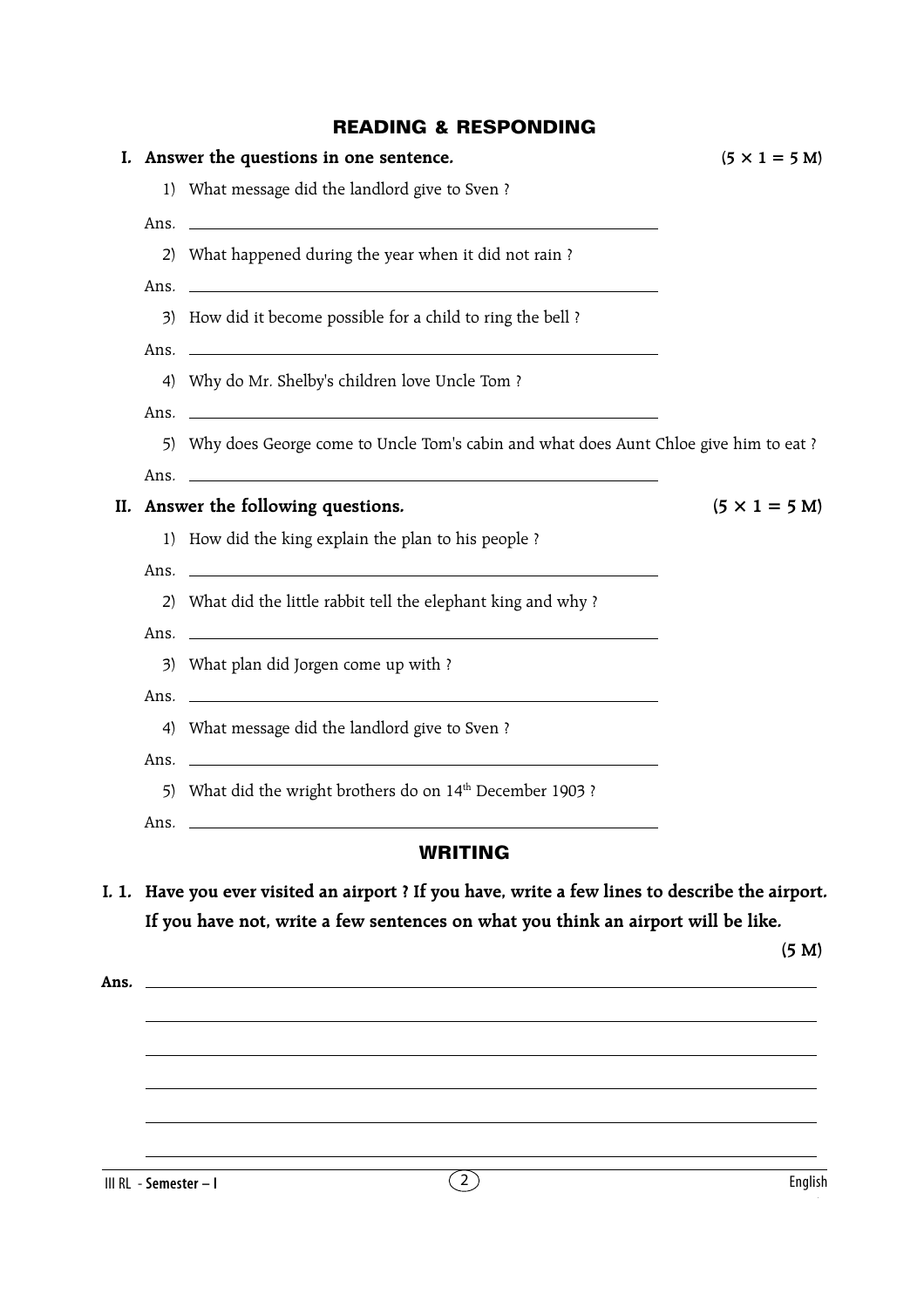| you enjoyed. Describe the things you did there.                |                                       | $(5 \times 1 = 5 \text{ M})$ |
|----------------------------------------------------------------|---------------------------------------|------------------------------|
| 1) Who were you with ?                                         |                                       |                              |
| Ans. $\Box$                                                    |                                       |                              |
| 2) What were you wearing?                                      |                                       |                              |
| 3) Describe the decoration at the party.                       |                                       |                              |
| Ans. $\overline{\phantom{a}}$                                  |                                       |                              |
| 4) Were there any entertainers ?                               |                                       |                              |
|                                                                |                                       |                              |
| 5) What did you like best at the party?                        |                                       |                              |
|                                                                |                                       |                              |
|                                                                | <b>GRAMMAR</b>                        |                              |
| I. Write the plural forms of the following words.              |                                       | $(5 \times 1 = 5 M)$         |
| 1) Book                                                        |                                       |                              |
| 2) Leaf                                                        |                                       |                              |
| 3) Tomato<br><u> 1989 - Johann Stein, mars an Franc</u>        |                                       |                              |
| II. Unscramble the letters below to form the names of fabrics. |                                       | $(5 \times 1 = 5$ M)         |
| $1)$ $I K L S$                                                 | $\frac{1}{2}$ 4) LOOW - $\frac{1}{2}$ |                              |
| 2) TTNOOC<br><u> 1980 - Jan Barnett, fransk politiker</u>      | 5) CRALY                              |                              |
| $3)$ INSAT                                                     |                                       |                              |
|                                                                | <b>VOCABULARY</b>                     |                              |
| Put a tick $(\checkmark)$ to select the correct answer.<br>L.  |                                       | $(6 \times 1 = 6$ M)         |
| 1) The teacher (has / have) long hair.                         |                                       |                              |
| 2) Jacob (has / have) many cars.                               |                                       |                              |
| 3) A rose plant (has / have) many thorns.                      |                                       |                              |
| 4) Camels (has / have) padded feet.                            |                                       |                              |
| III RL - Semester - I                                          | (3)                                   | English                      |